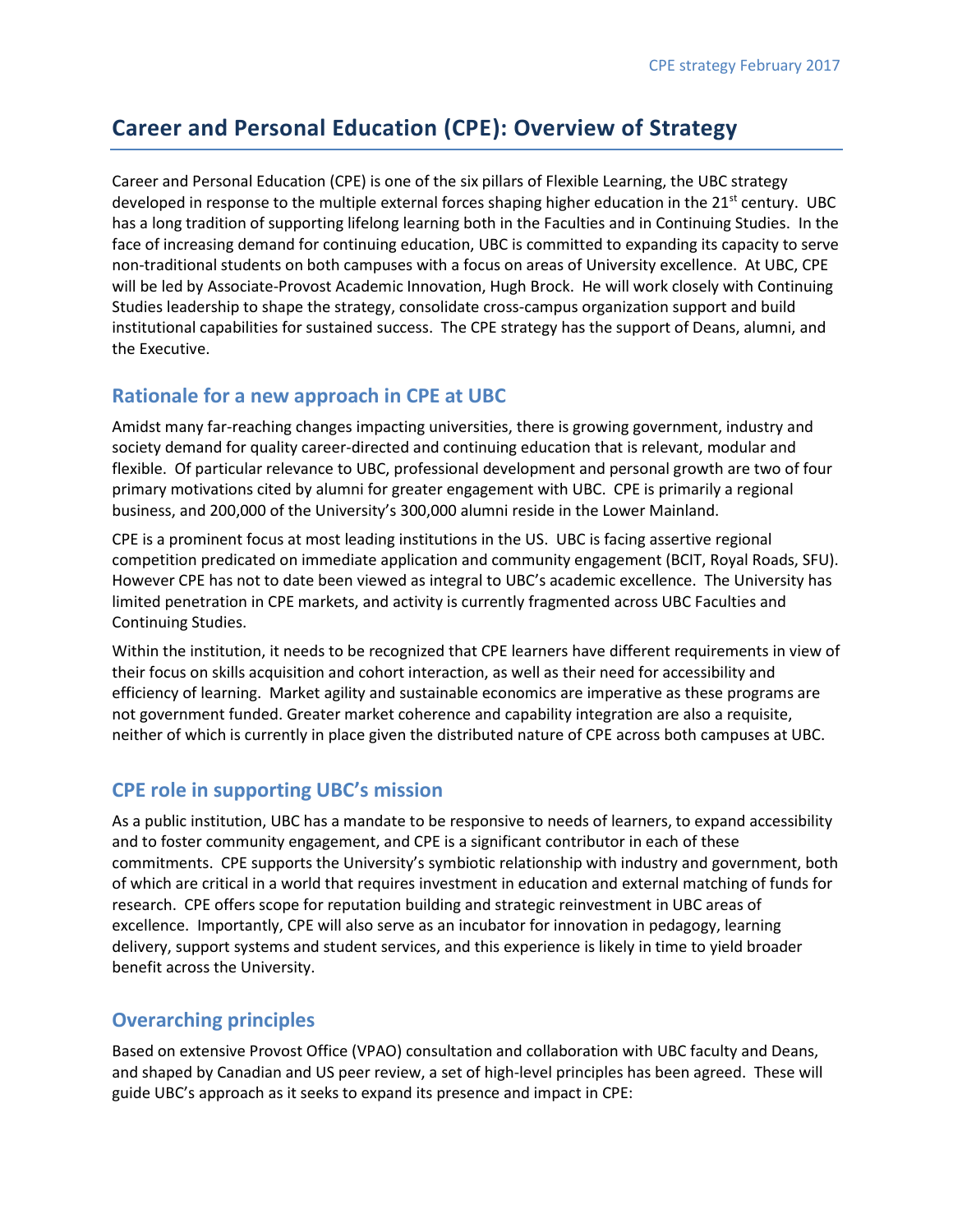- Highest levels of academic integrity, quality and professionalism;
- Faculty autonomy in program development, curriculum design and faculty management;
- Faculty content 'ownership' in areas of domain expertise;
- Programming in areas of sustained (often inter-disciplinary) UBC advantage;
- Market coherence, both in programming and messaging;
- Consolidated support to complement Faculty capability and capacity in both Vancouver and Okanagan, generating economies of scope and scale where possible;
- Clarity in accountabilities across Faculties, CPE support team and UBC;
- Clear scope for (at least) recovery of investment.

#### **Growth and development priorities**

Four learner segments (*see below*) have been identified, and corroborated through primary research. The segments are defined by two axes: career or personal learning objectives, and credit or non-credit certification requirements. Each of the resulting segments (applied credit; career progression (executive education); lifelong learning; and access (primarily online or off-peak access to academic content for either current or non-UBC students) has strong academic and strategic rationale for growth.

#### **CPE SEGMENTS AND RATIONALE FOR GROWTH**



Initial focus has been on applied credit and summer programs given Faculty interest and strong economics. Four applied master's programs have been launched with VPAO support (Master's of Public Policy and Global Affairs, Master's of Engineering Leadership, Master's of Health Leadership, and Master's of Data Science). The next objectives are expanded sets of data science degrees and MPGGA options, as well as greater traction in Health and Medicine. High school programs have been realigned to strengthen the learner proposition and remove intra-UBC competition, with the Vancouver Summer Program (VSP) serving as a valuable model in approach and pricing. UBC's academic summer programs are coordinated through Continuing Studies.

More recently UBC has launched a number of online (primarily career progression) courses on the edX continuing education (paid) platform. This will be an ongoing area of innovation as UBC seeks to take advantage of the wide learner reach of edX and to experiment with different models of CPE certification,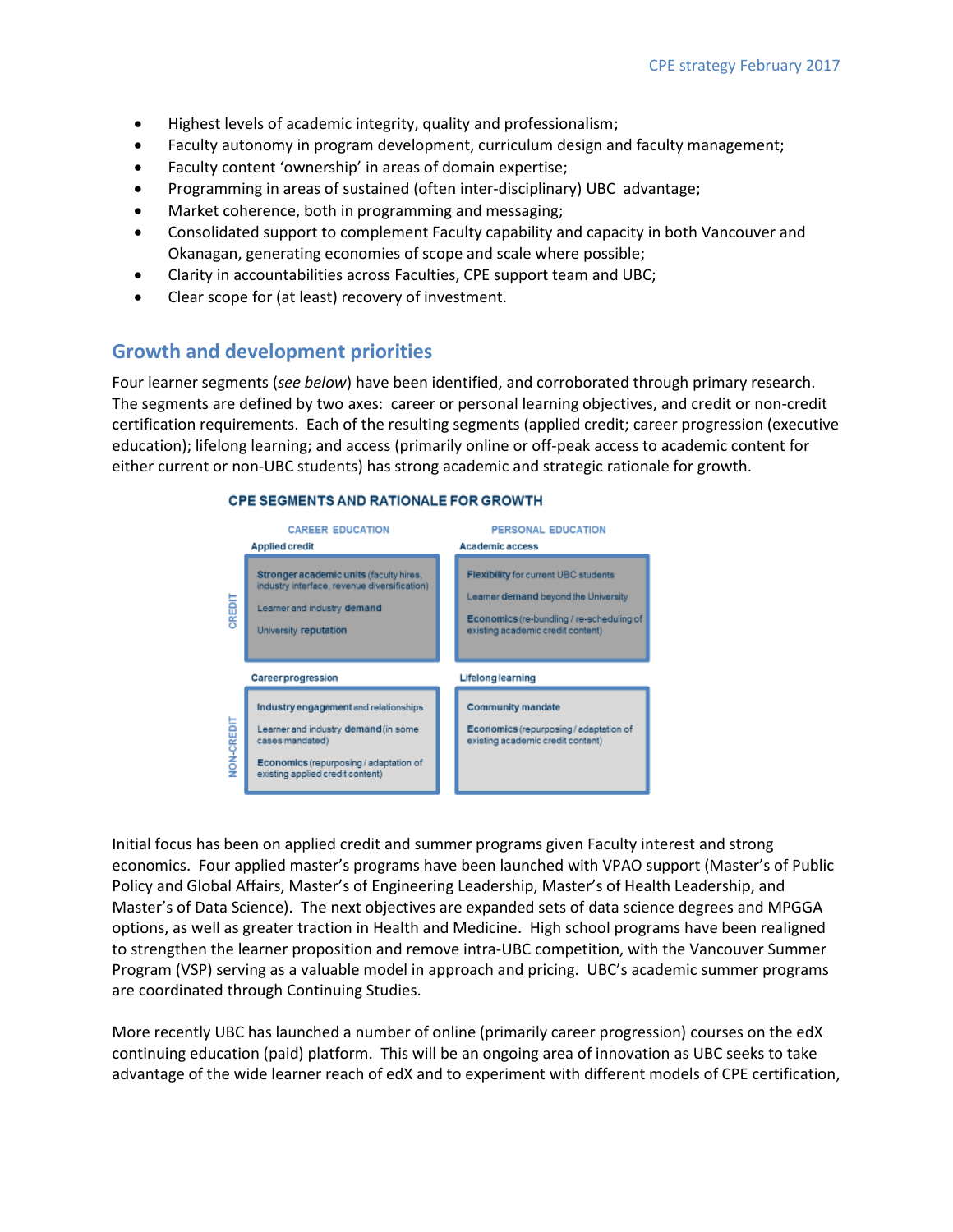modularity and recruitment. Online delivery is increasingly a structural imperative in CPE, and program development efforts will need to reflect this shift in focus.

The emerging UBC learner proposition in CPE is built around 'connections': connections across content (curation); connections with expert faculty, with industry and with community; and connections with peers (cohort learning). The proposition will anchor UBC's efforts to build market awareness and support program-level recruitment. Informed by learner research and Faculty consultation, the phased CPE marketing plan targets current students, alumni and 'UBC intenders' before extending reach (and spend) to a broader audience in proximate areas and beyond. UBC will seek to consolidate its CPE offerings around 'clusters' of discipline focus in order to strengthen market coherence and credibility and to foster intensive industry and community engagement. Current thinking identifies business, policy and economics, applied health, applied science, data science and analytics, and communication as six likely clusters, all of which align UBC academic excellence with market demand and regional advantage.

### **New model of organization support**

CPE growth and development will be enabled through a streamlined Faculty-facing unit that provides operational support across both campuses in areas in which Faculties typically lack capability and capacity: business development, marketing and pricing; non-credit / off-peak program development; and program approval. The VPAO has had demonstrable success supporting Faculties and designated faculty 'champions' in these functions through the development of the first four 'new' applied master's programs. Over time these support functions will transition to Continuing Studies. This team will continue to help the University define and launch an expanding range of fiscally sustainable CPE programs that align learner goals, Faculty focus and UBC excellence.

Extensive operational planning is also underway to develop CPE-specific, but University-connected, student service infrastructure and systems for registration, CRM and learning technology, as well as to establish a coordinated approach to CPE space, facilities and scheduling both on- and off-campus.

Continuing Studies will be realigned to create the CPE support organization, with additional talent seconded or hired as needed, enabling the University to leverage current UBC resource and expertise as it consolidates its new working approach. Curriculum and teaching will be Faculty-based in all CPE programs, consistent with the overarching principles, with Faculties able to choose from four models of CPE support.

- 1. Faculties can opt to sustain their own CPE operations, subject to alignment with CPE principles of quality and market coherence, and consistent with current revenue sharing arrangements;
- 2. Faculties can deliver their CPE programs in full collaboration with the CPE support team, with mutual accountability and a 25 / 75 revenue share to offset incremental CPE costs, risk mitigation, CPE reinvestment and UBC contribution. A two-year bye on the share will be granted to programs in which the CPE team has 'go / no go' and pricing decision accountability;
- 3. The CPE team can operate the program on behalf of (and with the full support of) the Faculty, with a proportionately higher Central revenue share (40 / 60) to reflect higher associated costs;
- 4. Some programs will continue to be offered by Continuing Studies.

At the appropriate time, motion will be brought to Senate to change the name of Continuing Studies to s UBC Extended Learning (ExL), and to formally change its mandate.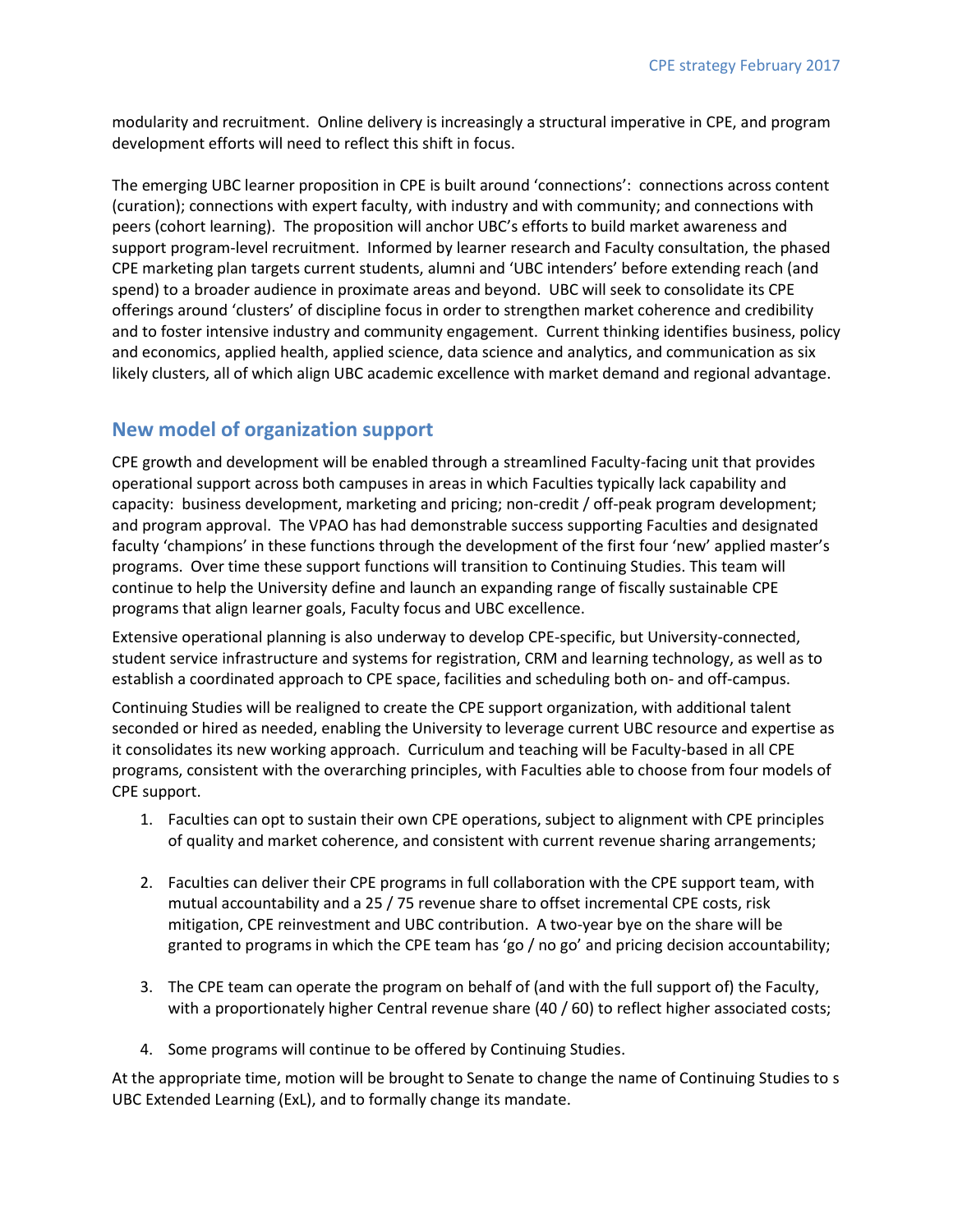# **Challenges**

There are a number of systemic challenges going forward, resolution of which will prospectively have profound positive implications for the broader University if CPE is viewed as an incubator for academic and operational experimentation. Much of the CPE action program is designed to address these issues:

- Achieving a coherent portfolio of CPE offerings across campuses and Faculties, and ensuring alignment with areas of UBC excellence and market opportunity;
- Accommodation of CPE requirements for market agility in program approval, financial aid and systems implementation, while maintaining and enhancing the excellence that will make these programs desirable. Provincial approval parameters must be considered in all development;
- Embedding learner relationship management and service excellence across all CPE offerings;
- Department management of increased and competing demands on faculty member bandwidth and resources;
- Overall financials are highly sensitive to tuition, enrolment and development pace assumptions. The University needs to evolve its pricing and student financial aid strategies accordingly to ensure that it sustains its ability to attract the best students and to offer the highest quality programs, while returning a dividend to Faculties and the University.

## **Risk mitigation**

Strategically, the approach to program development is highly targeted, with clear academic, market and financial criteria, and a requirement for shared Faculty and CPE commitment. In support of the overarching principles, operational governance principles have been developed that seek to balance Faculty autonomy with the protection of UBC quality and market reputation in areas such as program development, faculty participation, student support and space. The Board approves program pricing.

Senate retains ultimate accountability for policy and program approval and Enrolment Services for learner records. Content repurposing, a critical feature of CPE, helps assure academic quality with Senate-approved credit content providing the basis for program development in associated credit, noncredit and online applications.

Financially, there is limited capital investment beyond IT, CRM and space. All of these are extensions of UBC-wide infrastructure, and all require upgrading even to sustain the University's current CPE position. Organizational expansion in CPE will occur in stages, with financial transparency and accountability to Faculties.

The VPAO and Continuing Studies have committed to taking a highly collaborative approach in change management, working together to transition the current organization to a streamlined, Faculty support team, with enhanced capacity in business development, program agility and marketing.

### **Roadmap**

Considerable work is underway in program development, operational planning and organization consolidation. The primary engines are currently the Associate-Provost Academic Innovation and Continuing Studies working collaboratively with faculty and staff to:

- Support Faculties in priority areas of program development;
- Facilitate operational planning in non-credit student registration, CRM, learning technology, IT, classification of programs for learner service provision, and space;
- Operationalize an integrated communications and marketing plan, and CPE portal, which both need to interface with and reinforce alumni and broader UBC engagement and messaging;
- Discuss integrated UBC approaches to student recruitment and industry engagement;